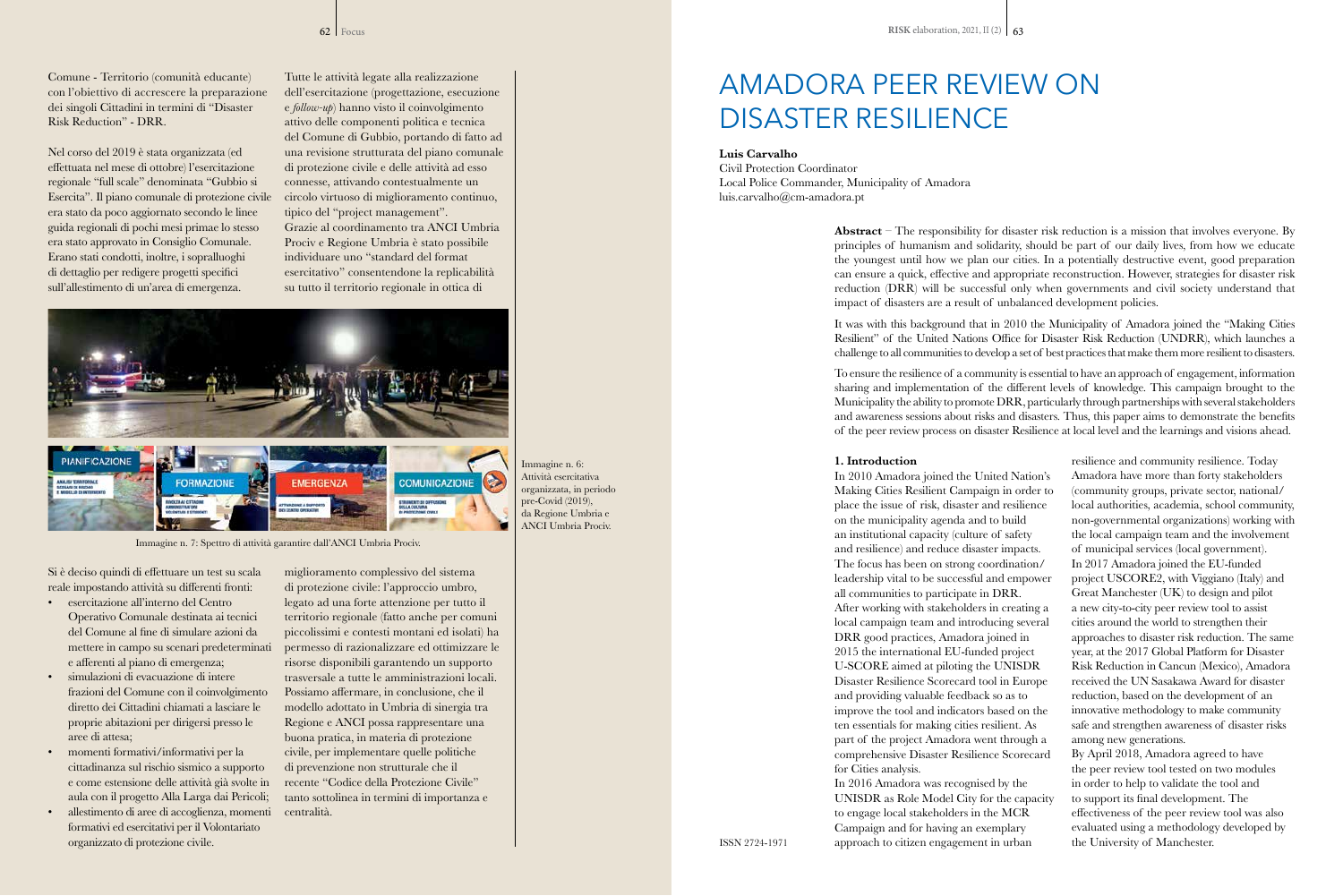#### **2. Amadora's risk profile**

Amadora is a satellite city of Lisbon located in the northwest of the Lisbon metropolitan area. Composing an area of only 23.78 km2, Amadora Municipality is one of Portugal's smallest municipalities; however, with 7,363 inhabitants per km, Amadora has the highest population density of any municipality in Portugal. Amadora's population is characterized by an increasing proportion of elderly people. As a satellite city of Lisbon, younger people often leave the city to look for work in other Portuguese cities such as Lisbon, Sintra or Montijo, whilst the elderly people remain. The city also has a growing immigrant population, mainly from the former Portuguese colonies in Africa – Cape Verdian, Angola and São Tomé.

- Landslides: Forest fires;
- Traffic accident (rail);
- Heatwave;
- Drought;
- 
- Structural collapse;
- Snow fall.

Shocks are the disasters or emergencies a city may face. Key risks in Amadora include (in order of severity):

- Floods;
- Urban fires;
- Traffic accident (road);
- Earthquakes;

Regarding the stresses (the chronic pressures that a city faces that weaken the fabric of the city, making it difficult to absorb, respond to and recover from disasters) Amadora presents the follow challenges:

- Growing urban population and increased density, which put pressure on land and services • Population living in slums  $(3,8\%$ of total population);
- Foreign population (10% of total population);
- Increasing percentage of elderly population (18,7% of total population);
- High retention and dropout rate in primary education (16,2%);
- High unemployment rate  $(15\%)$ with significant component of youth unemployment (32%);



1. Framework of Lisbon area and Amadora City in Portugal.

- High proportion of the resident population (32,8%) who daily leave the city to work or study. This may impact negatively on both the traffic accident risk and the number of exceedances of concentration limits of pollutants;
- The decline of ecosystems due to human activities;
- Adverse effects of climate change that will likely increase or decrease extreme temperatures and precipitation.

**3. USCORE2 peer review process in Amadora – identified good pratices and areas to improve** Amadora identified the following areas for assessment through the USCORE2 peer review process and based on the Ten Essentials of the Making Cities Resilient Campaign:

- Organise for disaster resilience;
- Strengthen institutional capacity for resilience.

In the Salford Workshop of November 2017, based on the experience of the peer review in Viggiano of October 2017, it was suggested that, for the Review Team to better understand the DRR issues of the city under review, Amadora would also provide information relevant to Essential Two (Identify, understand and use current and future risk scenarios). Amadora also defined the specific objectives for the peer review. These were to:

• For "Organise for disaster resilience": understand if the work carried out by the municipality in terms of disaster risk reduction is perceptible to stakeholders; what are the direct and indirect contributions of stakeholders to the city's resilience; and how the Disaster Resilience Scorecard contributed to the definition / implementation of a local strategy.

• For "Strengthen institutional capacity for resilience": improve networking from the point of view of institutional resilience; better understand the importance of local government in supporting the construction of a culture of security; improve communication to entities and what is lacking in order to have a local platform on resilience, with the contribution of local stakeholders.

efficiency and effectiveness of risk the population; better understand Over the course of the peer review, Amadora fielded 22 stakeholders to meet with the peer review team.

## *3.1. Organise for disaster resilience*

During the extensive interview process the peer review team had the opportunity to verify the high level of professionalism of the stakeholders related to the understanding of risks in Amadora and also to identify several areas of good practice in the municipality's approach to disaster resilience.

3. Mayor´s Carla Tavares interview.

|                                    |               | <b>IMPACT</b>     |                    |                         |               |               |
|------------------------------------|---------------|-------------------|--------------------|-------------------------|---------------|---------------|
| <b>CATEGORY</b>                    | <b>HAZARD</b> | <b>POPULATION</b> | <b>ENVIRONMENT</b> | SOCIO<br><b>ECONOMY</b> | <b>TOTAL</b>  | <b>RISK</b>   |
| <b>SNOWFAIL</b>                    | LOW           | LOW               | LOW                | LOW                     | LOW           | LOW           |
| <b>HEATWAVE</b>                    | <b>MEDIUM</b> | <b>MEDIUM</b>     | <b>MEDIUM</b>      | <b>MEDIUM</b>           | <b>MEDIUM</b> | <b>MEDIUM</b> |
| <b>COLDWARE</b>                    | LOW           | LOW               | LOW                | LOW                     | LOW           | LOW           |
| <b>DROUGHT</b>                     | LOW           | LOW               | LOW                | <b>MEDIUM</b>           | LOW           | LOW           |
| <b>FLOODS</b>                      | <b>MEDIUM</b> | <b>HIGT</b>       | LOW                | <b>HIGT</b>             | <b>HIGT</b>   | <b>HIGT</b>   |
| <b>EARTTHOUAKE</b>                 | LOW           | <b>HIGT</b>       | LOW                | <b>HIGT</b>             | <b>HIGT</b>   | <b>MEDIUM</b> |
| <b>LANDSLIDE</b>                   | LOW           | <b>MEDIUM</b>     | LOW                | <b>MEDIUM</b>           | <b>MEDIUM</b> | <b>MEDIUM</b> |
| <b>TRAFFIC ACCIDENT</b><br>(ROAD)  | <b>HIGT</b>   | <b>HIGT</b>       | LOW                | LOW                     | <b>MEDIUM</b> | <b>HIGT</b>   |
| <b>TRAFFIC ACCIDENT</b><br>(RAIL)  | <b>MEDIUM</b> | <b>MEDIUM</b>     | LOW                | <b>MEDIUM</b>           | <b>MEDIUM</b> | <b>MEDIUM</b> |
| <b>TRAFFIC ACCIDENT</b><br>(AIR)   | LOW           | <b>MEDIUM</b>     | LOW                | <b>MEDIUM</b>           | <b>MEDIUM</b> | <b>MEDIUM</b> |
| <b>TRAFFIC ACCIDENT</b><br>(ROAD)  | <b>MEDIUM</b> | LOW               | <b>MEDIUM</b>      | LOW                     | LOW           | LOW           |
| <b>URBAN FIRE</b>                  | <b>MEDIUM</b> | <b>MEDIUM</b>     | LOW                | <b>MEDIUM</b>           | <b>MEDIUM</b> | <b>HIGT</b>   |
| <b>STRUCTURAL</b><br><b>COLAPS</b> | LOW           | <b>MEDIUM</b>     | LOW                | LOW                     | LOW           | LOW           |
| <b>FOREST FIRE</b>                 | <b>MEDIUM</b> | <b>MEDIUM</b>     | <b>MEDIUM</b>      | LOW                     | <b>MEDIUM</b> | <b>MEDIUM</b> |
| <b>HAZMAT</b>                      | LOW           | LOW               | LOW                | LOW                     | LOW           | LOW           |



2. Risk matrix in Emergency Municipal Plan.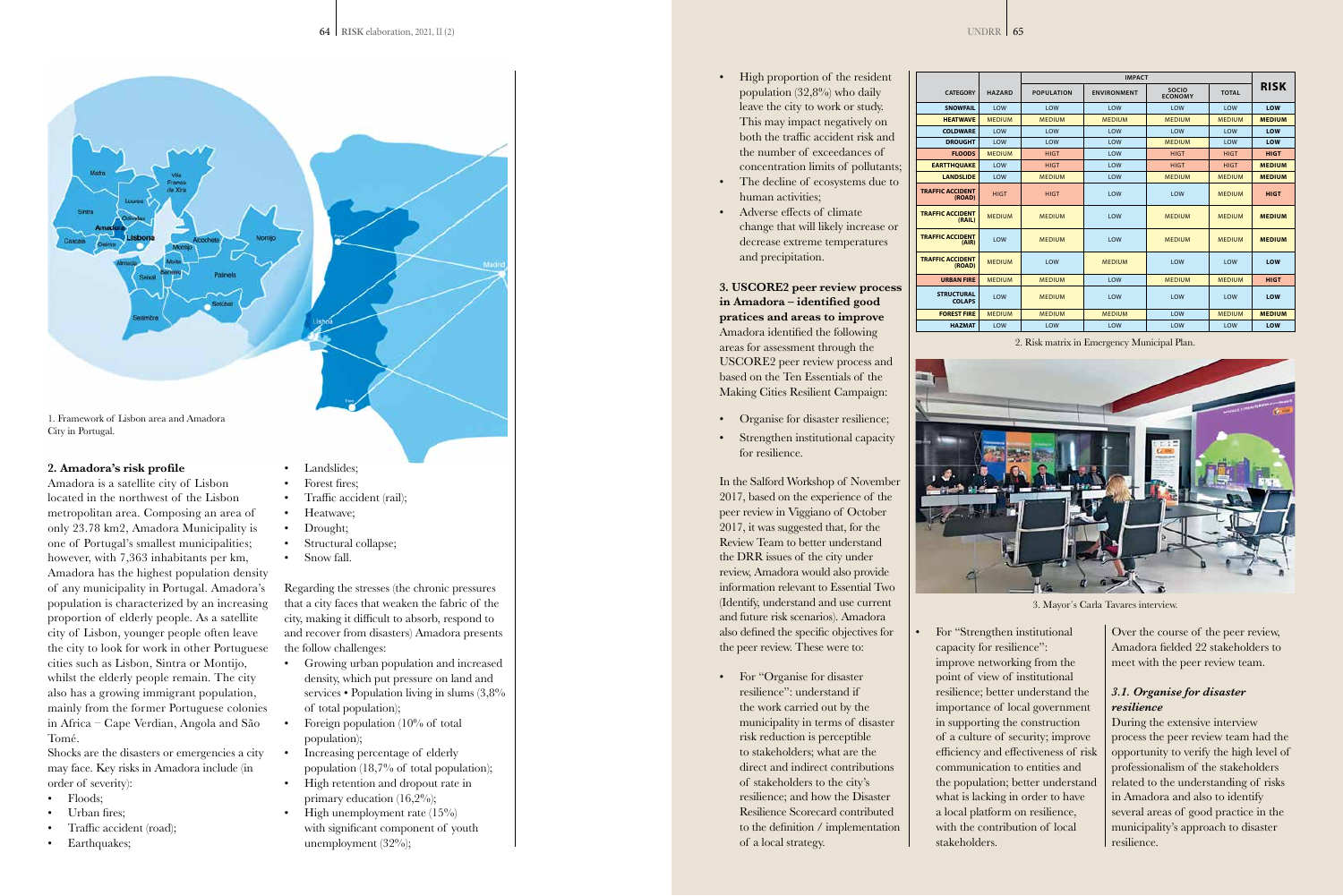Some of these good practices were indicated:

- 1. The city decision makers are well aware of the importance of establishing a DRR strategy for the city providing a political mandate to the local Civil Protection Office to deliver an effective programme. They have also created a clear identity and strategic direction for Amadora to foster economic growth and appropriate land use;
- 2. Amadora has in place a number of Emergency and Contingency Plans which have benefitted from a good level of collaboration with external knowledge centers on risk analysis and from working with the Lisbon district in partnership with academic experts to develop a climate change adaptation plan. This has allowed the city to strengthen risk assessment for the city/civil protection under the leadership of the Civil Protection Service;
- 3. The local Civil Protection function is well advanced in terms of understanding both the importance of response and the role of prevention and planning. A good emergency response integrated system is in place with the participation of all the relevant functions. Emergency plans for most of the relevant private stakeholders have been approved and audited by national level civil protection authorities. These plans include, for some of the area's most exposed to large public congregations, the case of a terrorist attack and have been developed in conjunction with specialist national services;
- 4. The city has in place a team with multi agency participation to increase awareness on DRR among city departments and also to raise public awareness. Some of the major city departments have a good integrated approach to risk in areas such as health and social assessment; sustainability of a prolonged emergency response; designing a clear annual training program; dissemination of warnings linked to air quality to the population at risk; development of volunteering as part of corporate social

responsibility; drills and implementation of protective measures; pre-planning for communication with the public and briefings during emergencies.

At the end of the peer review process, the peer review team has identified the following areas which may be of interest for the Amadora to improve:

1. After joining the MCR campaign, under the leadership of the Mayor and the civil protection department, Amadora has done an impressive amount of work to deliver a change in the culture of the society on the subject of resilience and disaster risk reduction. These efforts have resulted in improving the overall understanding of risk and in creating several tools to prevent and manage risks. Also in 2015 Amadora drafted and agreed a DRR action plan. Is still missing a full understanding of the economic advantage for the city in the development of a comprehensive master plan that includes disaster risk reduction considerations. The existing work could be strengthened by focusing on two main actions:

> a) creating the governance process for the existing DRR action plan. b) developing a city master plan that includes disaster risk reduction approaches in line with the Sendai Framework.

- 2. There was evidence of a close cooperation between many stakeholders across different sectors, the city could build on the present good integrated system for disaster response and could transfer that experience to resilience planning. Amadora should explore a formal mechanism to ensure a continuous shared understanding of risk between different departments and create a multi-agency/ sectoral mechanism or local platform that formally meets on a regular basis to address the information about risk assessment and DRR in general.
- 3. The city of Amadora is part of a large number of highly populated and interconnected districts which share similar risks and stresses. Although the city has some collaboration with adjacent municipalities on climate change analysis, there is a need to create a closer and more structured cooperation with neighbouring cities, in particular with the city of Lisbon which is part of the 100 Resilient Cities program, sharing with them risk information and governance planning. It would also be beneficial to extend this effort to ensure a shared understanding of risks between the city and other regional and national agencies.
- 4. The city has developed an excellent understanding and response planning for the most probable risks. This choice has allowed the city to better encourage the interest of communities in safety, security and risk prevention. It was not clear to the team if the same level of analysis and prevention and response planning has been devoted to the most severe risk that Amadora is facing: the seismic risk. The current emergency plan could contain more considerations about how the municipality and other organisations would deal with this risk, including how regional and national assistance would be obtained.

## *3.2. Strengthen institutional capacity for resilience*

Over the last 8 years the municipality of Amadora has clearly dedicated a large amount of effort to building institutional capacity for

resilience and in developing an all-of-society and inclusive approach to DRR. During the site visit and the extensive interview process, the peer review team was able to identify several area of good practice in the city's approach to this important component of DRR. Among some of the most relevant are:

1. Amadora has developed an impressive and co-ordinated public relations and education campaign especially focused on children and older people. This campaign has been able to obtain two important results: a) a large number of the city student body has been introduced to and educated about the different risks that the city faces; b) many relevant stakeholders (civil protection service, fire service, police service, volunteering from the Senior Academy, the Red Cross and others NGO's) have been involved in the campaign to support the educational and training process. In particular the Senior Academy is a world class example of inter-generational work to educate children about risks and about staying safe;



4. Site visit briefing with peer review team.

5 Site visit with peer review team. School awareness session about road safety procedures.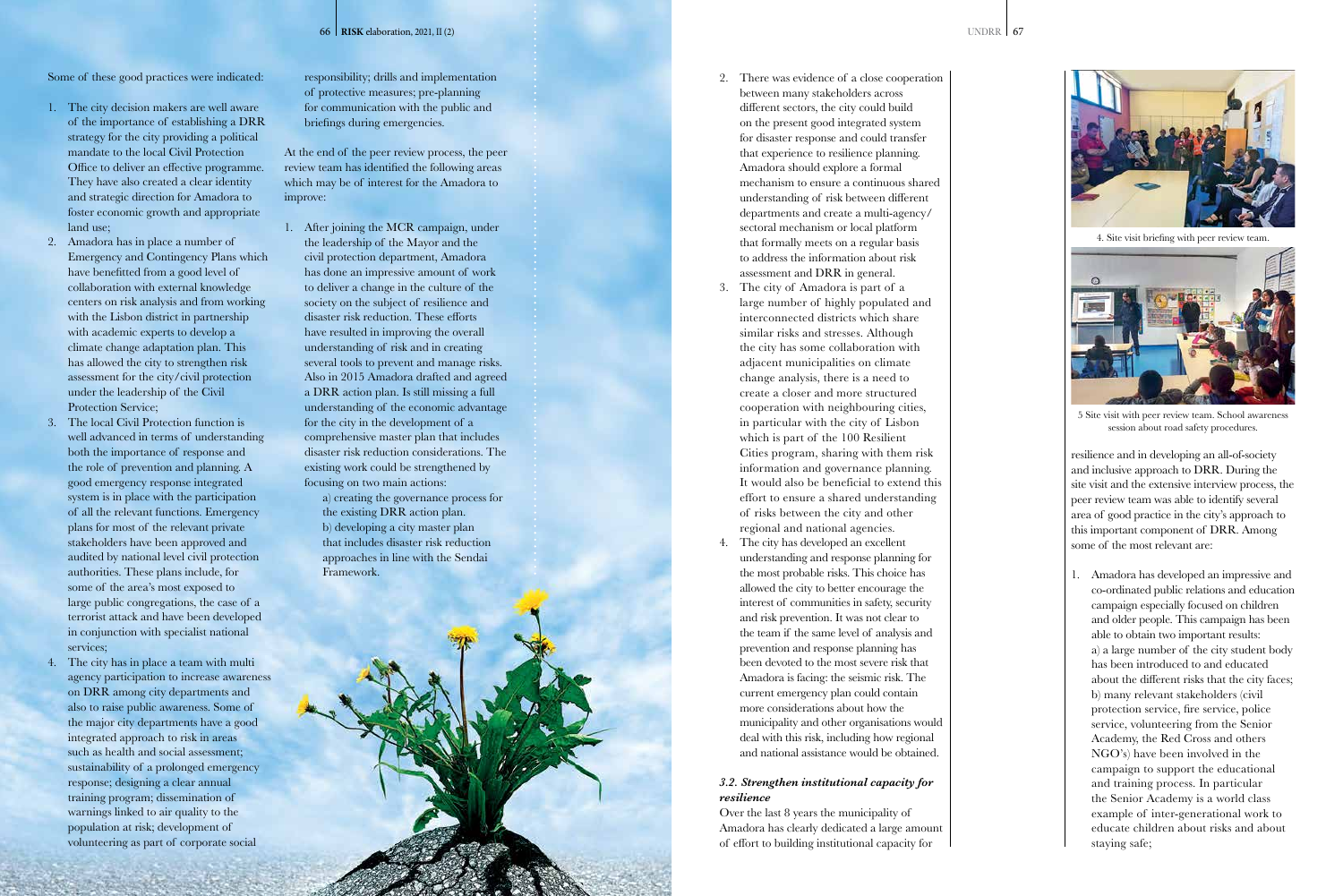- 2. Under the political leadership of the Mayor and of the city council, together and with motivated and professional the management of the civil protection service, Amadora has developed strong, structured relationships with a large number of relevant stakeholders. This has allowed the city to access an impressive number of skills and expertise in DRR. This is reflected in outcomes such as building an extensive risk analysis based on historical climate data;
- 3. Amadora is actively pursuing open data sharing among relevant stakeholders and has built an excellent structure to manage the response to the most probable risks. Training and drills are undertaken by public and private stakeholders usually in partnership with the emergency services and civil protection service;
- 4. Amadora is clearly living up to its recognition as a role model city within the UN's Making Cities Resilient campaign, having developed through the years good and continuing relationships with other cities, in particular at the international level. The participation in the USCORE project in 2015 and in the peer review process of the USCORE2 project in 2017 is a good example of a city proactively seeking to exchange knowledge and learn from other cities.

Through the extensive interview process has been enable to identify a few areas that the city should strengthen institutional capacity building:

1. Although Amadora has developed a comprehensive range of data regarding risk analysis on the most probable risks and this data is available to stakeholders, the process of data sharing is not structured and mainly left to the willingness of each stakeholder to access it and to integrate it into its own emergency plan. It would be beneficial if data sharing could be structured through a common platform with a more proactive approach.

*"*



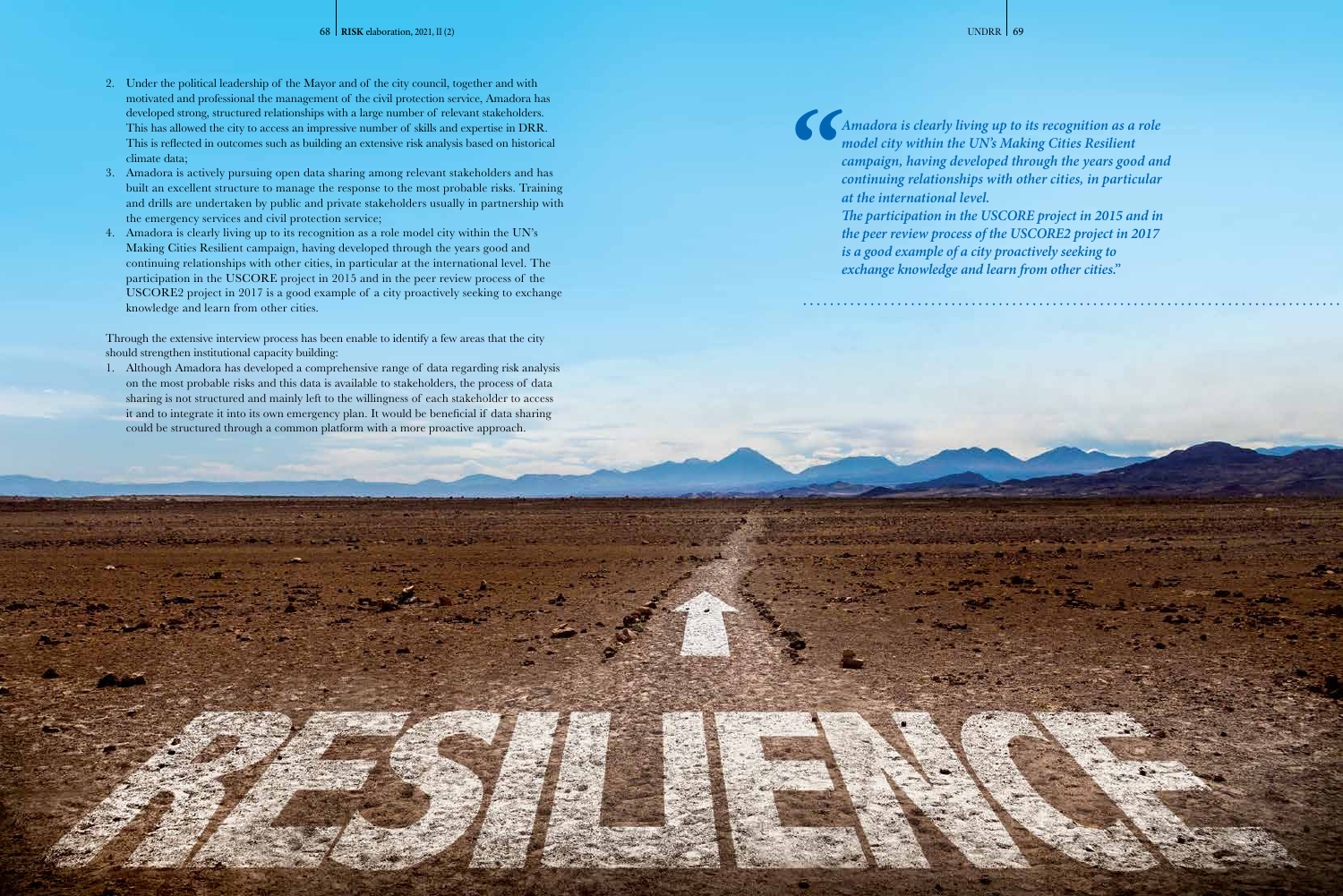

- 2. The training offers many opportunities to stakeholders under the management of the civil protection service. In particular the training in the schools, both from a theoretical and a practical point of view, is particularly advanced. This activity could be further improved by extending the scenarios for drills to risks other than fire and by extending the learning process from these drills to a wider audience and to additional groups within the community.
- 3. The city could consider holding a multi-agency exercise for one or more of the city's reasonable worst case disaster scenarios with an emphasis on testing decision-making processes where high level/political decisions are required. Also the city could explore how to increase public participation in drills and emergency exercises. Amadora may wish to consider

how risk information is shared with Parishes to foster a greater understanding of specific Parishbased risks, thereby enabling relevant drills and exercises to be held at a parish-level.

4. Amadora is part of the large Lisbon metropolitan area and is adjoining with the city of Lisbon. Several main highways that interconnect the metropolitan area cross Amadora and a large percentage of the population (33%) leave the city daily to travel for work or study. Road accidents are the most probable risk in Amadora. The city should build strong links between the road safety advice and accident prevention work of the police and the experience of firefighters in responding to road traffic accidents. A road safety campaign, including signage on major routes promoting safe driving, in partnership with the police, may help reduce current

demand on firefighting and other services.

> *b*) The city should identify a governance mechanism for the DRR action plan developed in 2015 and should focus on developing a master plan which will incorporate resilience and disaster risk reduction approaches to meet the objectives of the Sendai Framework.

- 5. While there is strong evidence of volunteer participation in the educational and communication programs, the peer review team found less evidence of the involvement of the NGO's in the process of response to emergencies. This could be further explored by the city which could leverage the experience of the Fire Service, the Red Cross and NGO's which already benefit from training certified to European standards;
- 6. The city has developed a large variety of education, training and communication tools for risk prevention and preparedness. The team feel that, due to the presence among the city's population of groups of immigrants from several foreign countries with no Portuguese language heritage, the city may want to explore the effectiveness of communication on

risk and preparedness with these groups and eventually may consider making all this material available in the languages of these groups;

7. Several stakeholders highlighted the importance of psychological support during the response to emergencies. This component may also be very important in case of disasters involving large segments of the population, like earthquakes and terroristic attacks. It could be beneficial for the city to work with organisations in Amadora, like the Red Cross, to explore if it's appropriate to build such psychological support into emergency plans.

#### **4. Learnings and visions ahead**

The peer review process in Amadora, which counted on experts from Italy and Manchester and which ran for 3 days (18-20 April 2018) revealed a set of fundamental contributions for the city to promote greater resilience in its community:

*a*) The establishment of a multidisciplinary team (Local Campaign Team) and the effective work that the civil protection department has delivered under political leadership, generating growing engagement of city stakeholders in resilience, could be put forward as areas of best practice within Portugal and across the wider international community.

*c*) Capitalize on the existing large stakeholder participation in resilience and disaster risk reduction and on the existence of a Local Campaign Team to create a local platform that formally meets on a regular basis. This mechanism will improve data sharing across sectors on risk scenarios and on governance solutions to DRR.

*d*) The active role in DRR played by Amadora at an international level should be capitalized on at the regional and national levels with a proactive approach to transferring its experience on organising for disaster resilience

to neighbouring municipalities and to the national civil protection system. *e*) The city should utilize its network of collaboration with technical stakeholders in order to strengthen risk analysis, scenario studies and response preparedness for the most severe risk of an earthquake disaster. *f*) Once the city's emergency plan is approved, the city should consider improving is emergency response through a full validation of the plan through specific sets of drills and exercises. The peer review

team feels that this will help strengthen the understanding of relevant stakeholders (both public and private) that prevention and preparedness are two essential components of the city's DRR. In addition, the involvement of large numbers of people in the community will further strengthen the resilience educational program that the city has developed.

*g*) Amadora has made knowledge sharing and learning from other cities an important component of its approach to DRR. This has materialized in a number of important international projects in which the city is actively involved. The city should pursue a



6. Interview abouttraining delivery in community.



7. USCORE2 project team.